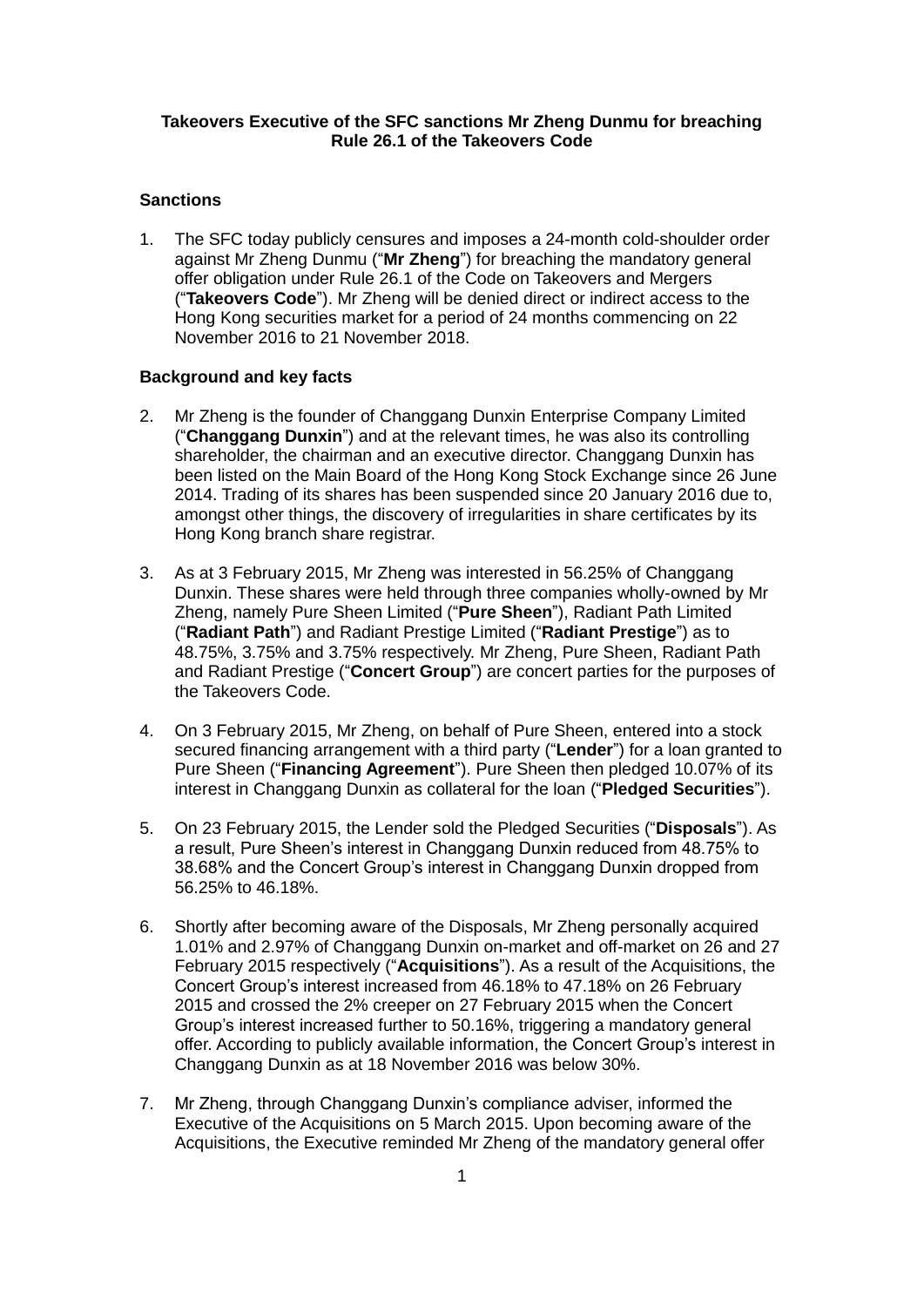requirement under Rule 26.1 of the Takeovers Code and urged Mr Zheng to comply with the Takeovers Code forthwith. In an announcement issued by Changgang Dunxin on 20 March 2015, Mr Zheng confirmed, among other things, that he did not have sufficient financial resources to make a general offer for Changgang Dunxin.

#### **Relevant provisions of the Takeovers Code and discussion**

8. Rule 26.1 of the Takeovers Code provides that:

"*Subject to the granting of a waiver by the Executive, when…* 

*(d) two or more persons are acting in concert, and they collectively hold not less than 30%, but not more than 50%, of the voting rights of a company, and any one or more of them acquires additional voting rights and such acquisition has the effect of increasing their collective holding of voting rights of the company by more than 2% from the lowest collective percentage holding of such persons in the 12 month period ending on and inclusive of the date of the relevant acquisition;* 

*that person shall extend offers, on the basis set out in this Rule 26, to the holders of each class of equity share capital of the company, whether the class carries voting rights or not*…"

9. It follows that a mandatory general offer obligation was triggered on 27 February 2015 when the Concert Group's interest increased to 50.16% from 46.18% being the lowest percentage holding in the preceding 12-month period. No general offer has been made.

### **Sanctions against Mr Zheng**

- 10. The Executive has carefully considered the evidence in this case including Mr Zheng's representations. Mr Zheng submitted that he was misled into signing the Financing Agreement without proper legal advice and that the Lender disposed of the Pledged Securities wrongfully. Mr Zheng also informed the Executive that he was not aware of the general offer obligation under the Takeovers Code at the time of the Acquisitions. However, he accepts that he has breached Rule 26.1(d) of the Takeovers Code and deprived Changgang Dunxin's shareholders of the right to receive a general offer for their shares.
- 11. The Executive expects directors of a listed company to use the best of their abilities to comply with the Takeovers Code which may involve seeking professional advice as and when needed and, in some instances, consulting the Executive prior to a course of action. Mr Zheng fell short of the standards expected of him and failed to seek advice or consult the Executive before the Acquisitions. Mr Zheng's conduct in this matter amounts to a disregard of one of the most fundamental provisions of the Takeovers Code which merits strong disciplinary action. Mr Zheng has accepted the disciplinary action taken against him under section 12.3 of the Introduction of the Takeovers Code.
- 12. The Executive takes this opportunity to remind practitioners and parties who wish to take advantage of the securities markets in Hong Kong that they should conduct themselves in matters relating to takeovers, mergers and share buy-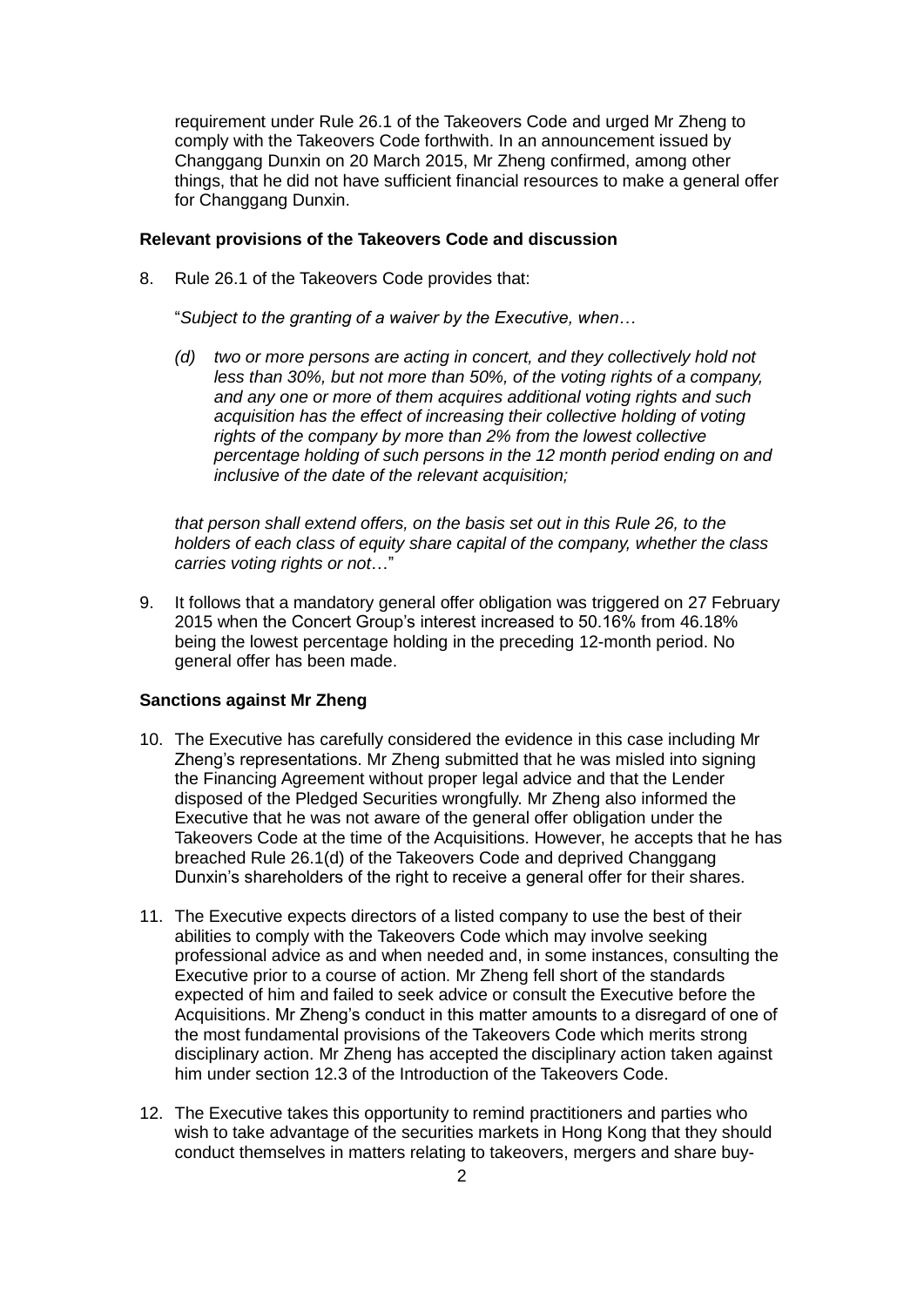backs in accordance with the Takeovers Code. If they do not, they may find by way of sanction, that the facilities of such markets are withheld in order to protect those who participate in Hong Kong's securities markets.

22 November 2016